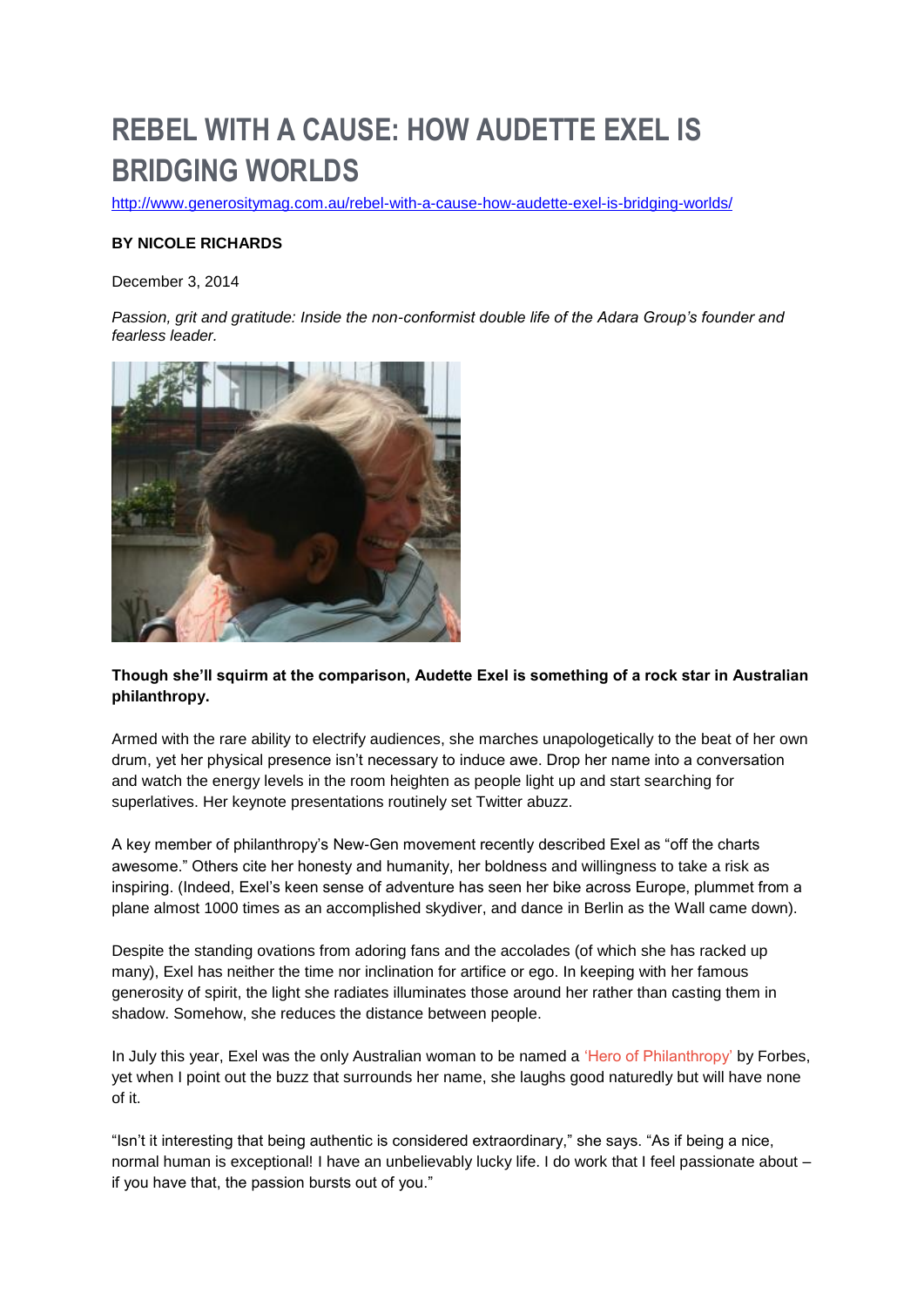#### **Game changer**

Crediting her father with teaching her how to think and her mother with teaching her how to give, young Audette spent plenty of time at protest rallies in pursuit of social justice. After leaving her native New Zealand, she finished a law degree at the University of Melbourne and established herself as a



specialist in mergers and acquisitions, earning a reputation as a fearsome negotiator.

At age 30, Exel was Managing Director of Bermuda Commercial Bank, and later chaired the Bermuda Stock Exchange. The World Economic Forum named her a [Global Leader of](http://www.weforum.org/content/pages/global-leaders-tomorrow-glt-community)  [Tomorrow.](http://www.weforum.org/content/pages/global-leaders-tomorrow-glt-community)

Her billion dollar deals made a lot of money for a

lot of people, but by the time she turned 35, Exel knew that for her, it wasn't good enough.

"I grew up knowing that success was not all about making money but being the best person you can be," she says.

"For me, the social activist became the business woman so I could learn to effect social change with multiple tools. The decision to start a self-funded nonprofit was like bringing the split parts of my life back together, making the circle whole again."

Her decision to establish a for-purpose business was met by incredulity not just from her private sector colleagues but from the nonprofit sector too.

"When the ISIS Group and The ISIS Foundation started 17 years ago people thought I was either crazy or lying. They'd say to me 'come on Audette, it's a tax dodge, isn't it?'" she recounts with an uproarious laugh.

"The development community didn't know what to do with us either and pretty much said 'get out of our valley'. We didn't fit any paradigm back then but now the world is awash with these variations."

#### **Modelling greatness**

Adamant that the business world is "capable of greatness," Exel champions engagement as the prerequisite for lasting change.

"I believe that to make change you need to engage," she says. "If you don't get down from the hilltops or the moral high ground and engage then you won't effect sustainable change."

Reaching across the divides with an investment banking corporate finance business to advantage the disadvantaged Exel says is a privilege, even if switching between the two can be disorientating.

"It does get a bit weird sometimes going from the street in Uganda to a board room on Wall Street," she concedes. "It occasionally bends my head a little bit."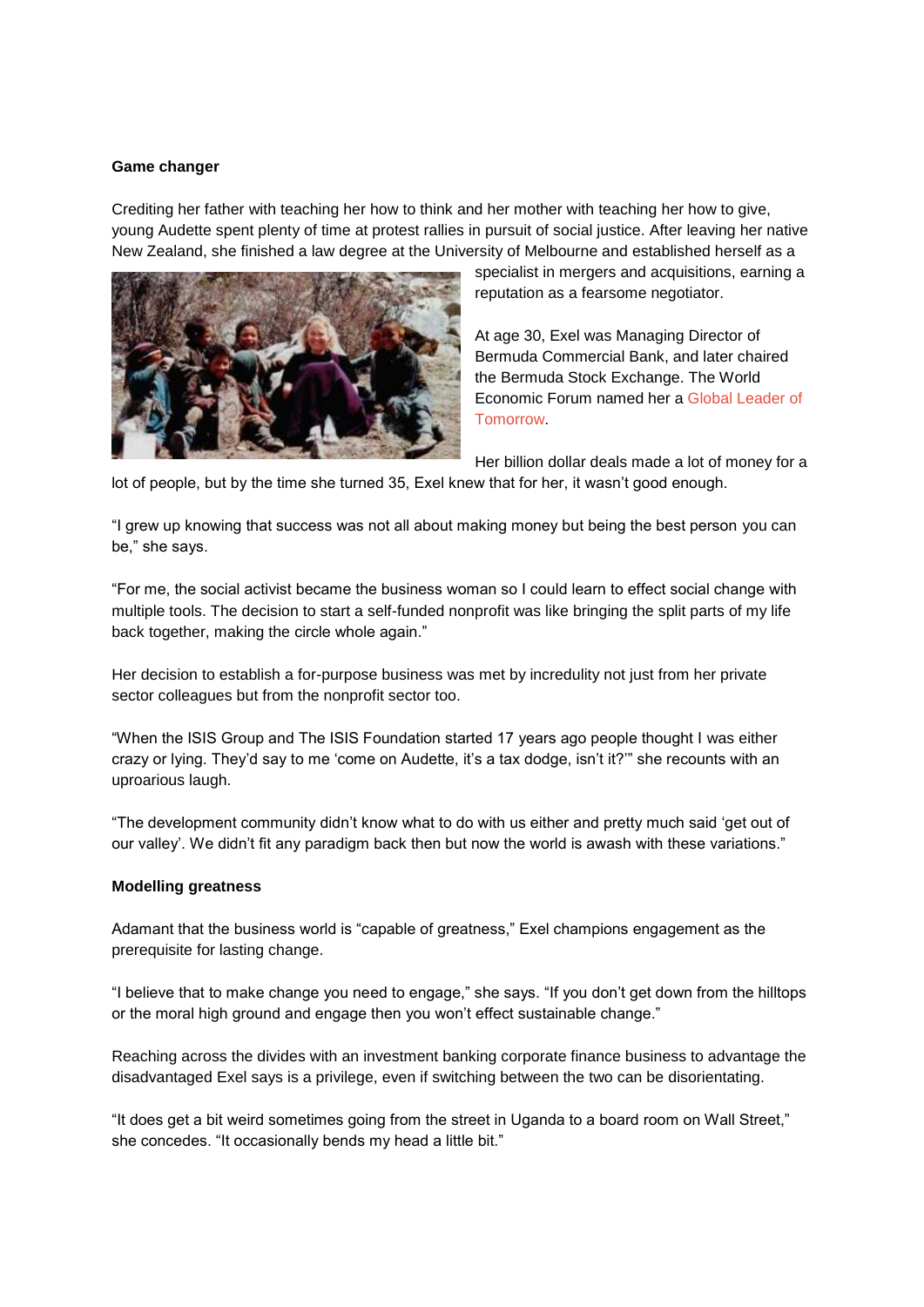Never one to shy away from a challenge, Exel focuses her attention on health and education, particularly for women and children, in remote communities in the land-locked nations of Uganda and Nepal where The ISIS Foundation's work has saved thousands of children from human trafficking.

"In very remote settings there's almost guaranteed to be no government services and not as much support from NGOs because per capita it's less bang for your buck," she explains.

"We're not constrained by the same issues as donor-driven groups because the business covers all the core operational costs which means 100 per cent of our donor funds go straight to the projects – our donors love that."

To date, Exel's businesses have contributed \$7.84 million for the development projects while other donors have chipped in a cool \$16.9 million. The separate funding sources also bring a certain level of independence.

"The financial viability of our projects is never threatened by donor-dependent funding which means we can ensure development integrity," Exel says.

"Development work is hard and it's complicated – you can get yourself quite lost in the issues. If you don't approach this work with humility, you're potentially going to do real harm," she cautions.

"If there's only one thing I hope I've learned in 17 years it's humility. The communities we work with are incredible. These people are bloody amazing – I stand in awe.

"How is it in the west we think we know all the answers? I'd put an entrepreneur from these communities right up there with their Wall St counterparts."

Knowing what not to do, Exel insists is just as important as knowing what to do. "As part of our [development philosophy,](http://www.adaragroup.org/about-us/philosophy-culture-values/) we've got a whole list of things we don't do," she says. "We're real contrarians that way. We're weirdos and we're proud of it."

"In everything we do we ask, 'is this best for the kids?', and if the answer's 'no' then we don't do it. It's like the acid test for us – nothing else matters.

"We do huge amounts of continuing research and knowledge sharing though – really honest knowledge sharing, mistakes and all. That's really difficult for NGOS to do if they're hamstrung by their donors."

The pressure for nonprofits to operate with minimal administrative overheads, Exel says, "drives her crazy" because she passionately believes a properly resourced HQ leads to better outcomes for all.

#### **A rose by any other name**

When she first heard about the terrorist group operating under the same name, Exel's heart "sank a million miles deep."

"It was just a sense of total disbelief," she says. "The goddess Isis was a great feminine archetype and it's a family name for us, not a brand. So it's quite a big deal to say our family name needs to change."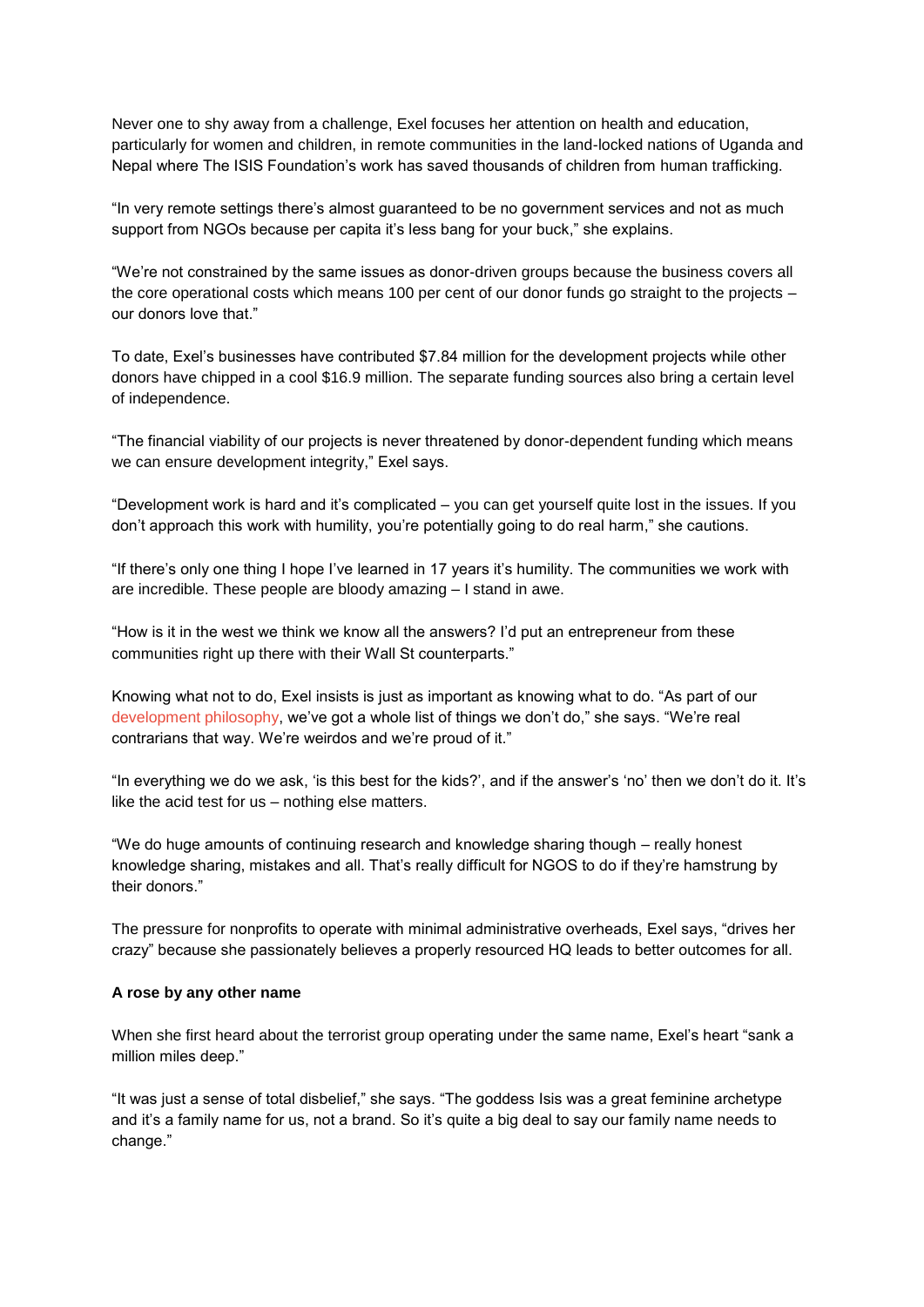The process of reaching consensus on the new 'family name', as with all round table family decisions, involved "lots of voting and debate". The winning name was Adara, a reference to one of the brightest stars in the sky.

"It was quite an emotional day for me when we relaunched," Exel says. "It was an ending but also a new beginning. It's important to me that we transfer the energy from ISIS to Adara and that everyone feels like they're on the journey with us."

There are upsides too. "It's going to be very nice to get on a stage and not have to make joke about being the founder of ISIS," she says with another belly laugh.

Looking further ahead, Exel expects big things from philanthropy in the not too distant future. "The whole definition of philanthropy is changing," she says. "It's no longer the domain of wealthy old men who've 'made it' and 'give back'."

"You know, I often talk to the titans of business and sure, they give me a polite hearing, but when I talk to the young crowd – they uplift me, I always get a real kick out of it.

"Their brains are so open, their world view is so much bigger because they've had the internet their whole life and they want to do good in the world. They'll change the planet.

"They have so much enthusiasm that I think traditional philanthropy and private sector engagement is at risk of being left behind."



### **Shine and smile**

"Every life we've been involved with or touched is important to me," Exel says, singling out the first triplets, Martin, Marvin and Mildred, to have survived in Adara's neonatal unit in Uganda as one of countless highlights.

Exel is quick to point out that she hasn't done it alone. "It needs to be clear that I am one of many in this whole journey."

"Gratitude is so important," she continues. "If you feel grateful then you get a joyous world."

"People want to be connected to things, they want to be the best of themselves. If you give them the opportunity to be the best of themselves, they'll step up. People are really bloody nice. If you shine and smile, they shine and smile back.

"I walk into the office every day and think it's a miracle we're still standing! With all the mistakes we've made, the uprisings we've encountered, the lack of planning, the joy and the tears and yet here we are, in our own little way, touching more than 30,000 people a year in poverty.

"I think to myself: my God, what a lucky life!"

*Exel might be the most unassuming of rock stars, with no flashy entourage and no diva demands, but Generosity has it on good authority that she does a mean rendition of 'Gangnam Style'.*